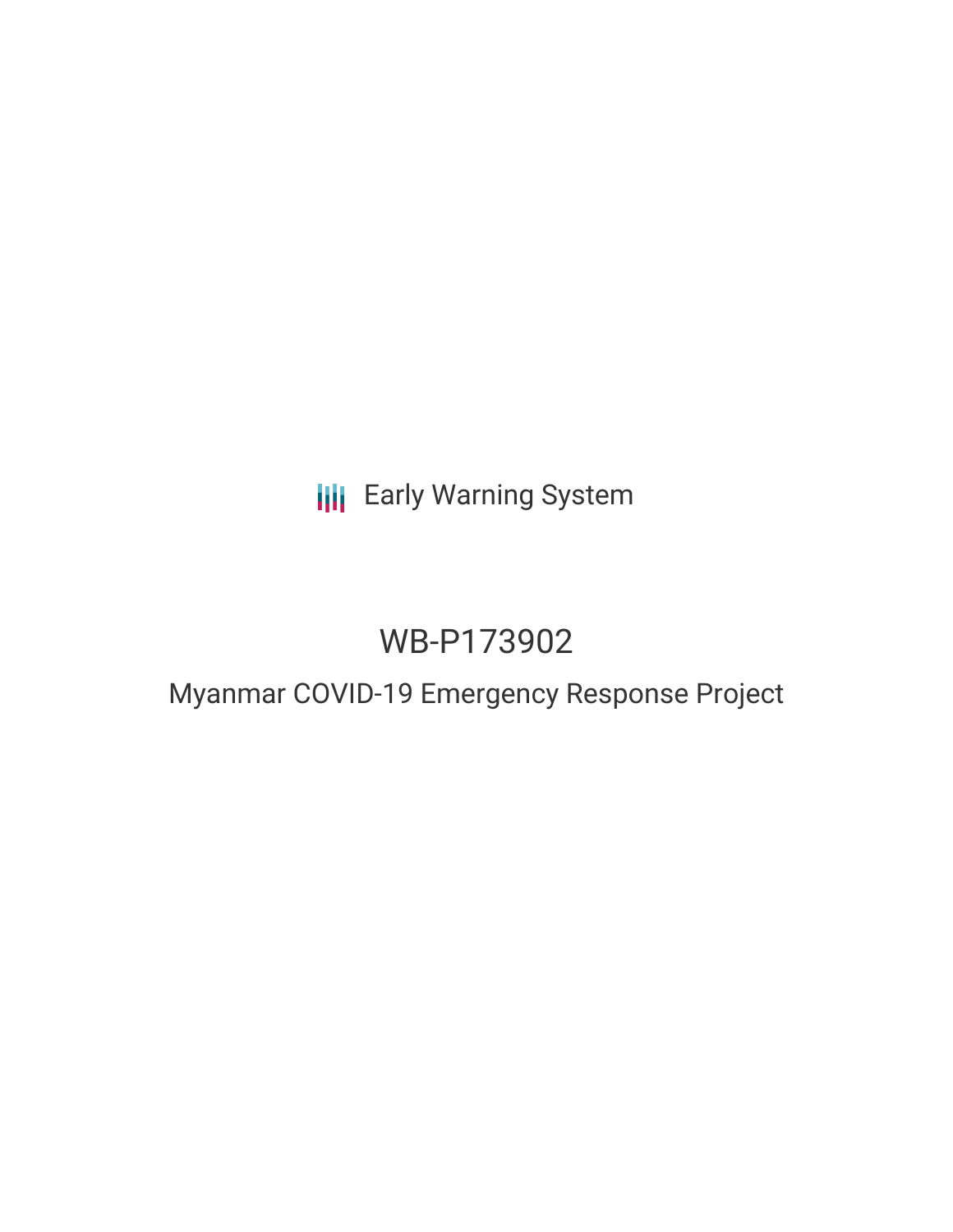

## **Quick Facts**

| <b>Countries</b>               | Myanmar                          |
|--------------------------------|----------------------------------|
| <b>Financial Institutions</b>  | World Bank (WB)                  |
| <b>Status</b>                  | Active                           |
| <b>Bank Risk Rating</b>        |                                  |
| <b>Voting Date</b>             | 2020-04-23                       |
| <b>Borrower</b>                | Republic of the Union of Myanmar |
| <b>Sectors</b>                 | <b>Education and Health</b>      |
| <b>Investment Type(s)</b>      | Grant                            |
| <b>Investment Amount (USD)</b> | $$50.00$ million                 |
| <b>Grant Amount (USD)</b>      | \$50.00 million                  |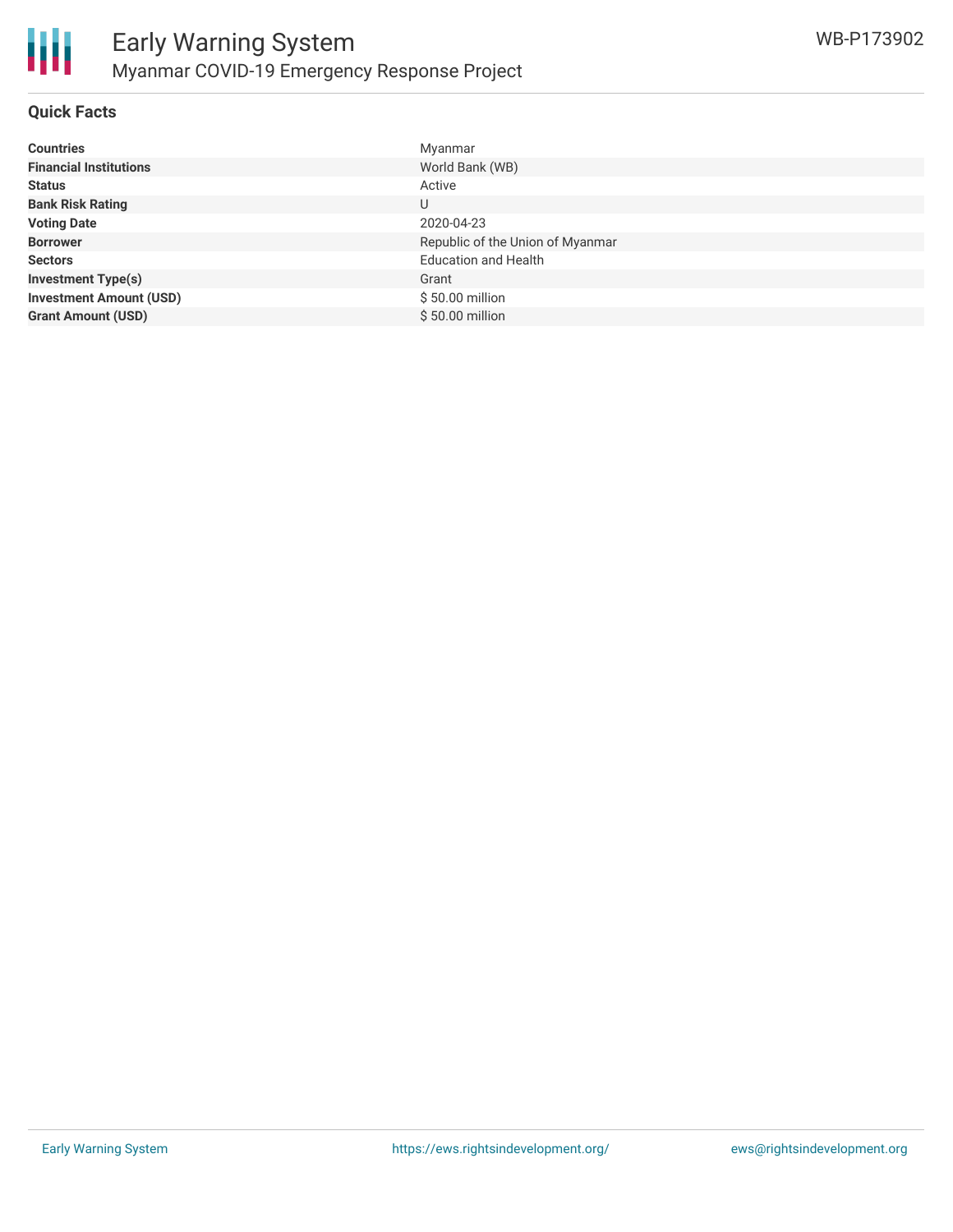

## **Project Description**

This World Bank funding will support the government of Myanmar's response to the threat posed by COVID-19 and strengthen national systems for public health emergency preparedness in Myanmar.

Project components are:

- 1) Hospital preparedness to respond to COVID-19
- 2) Capacity building and community engagement
- 3) Project management and monitoring and evaluation

The World Bank has classified this project as having Substantial environmental and social risks.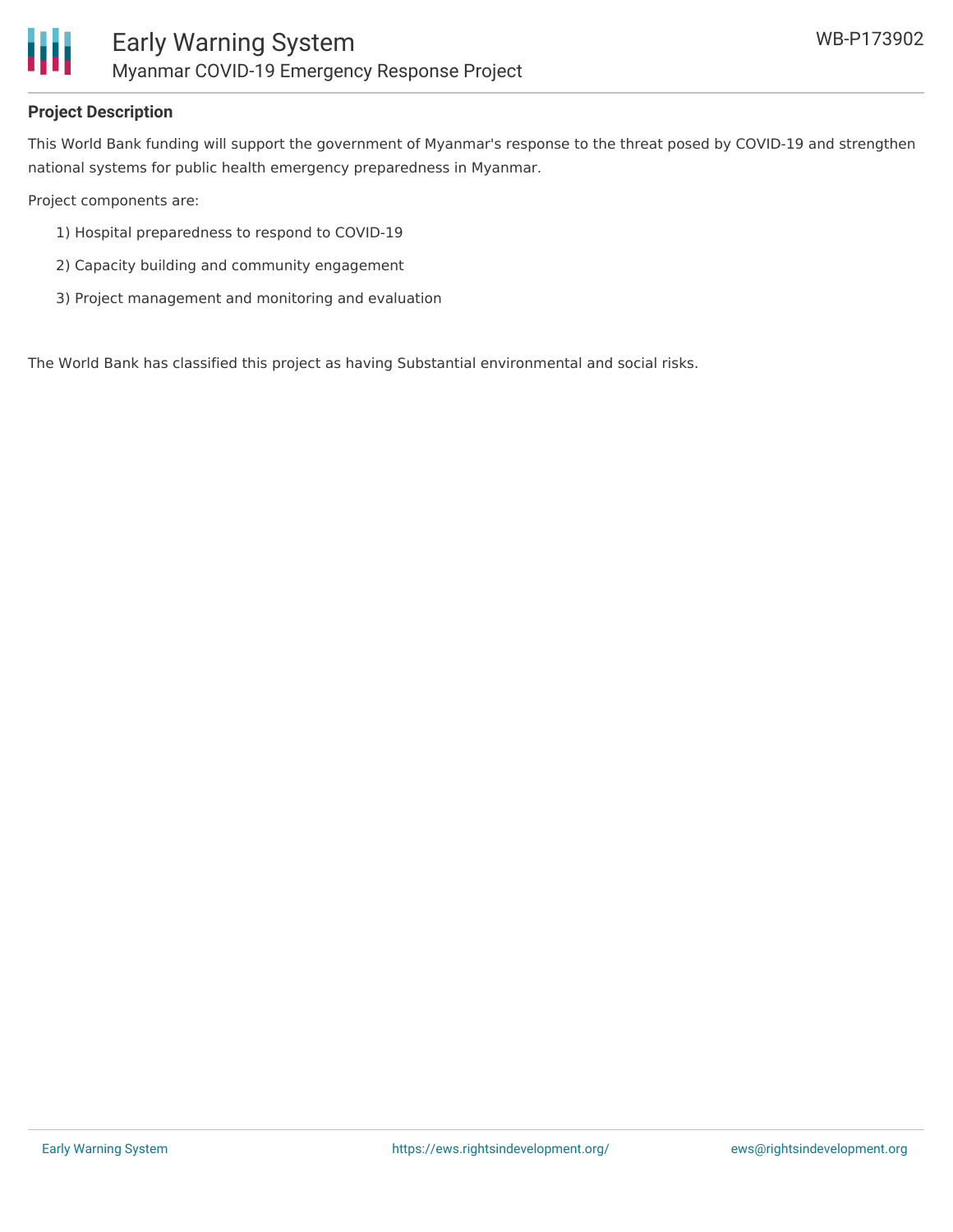

## **Investment Description**

World Bank (WB)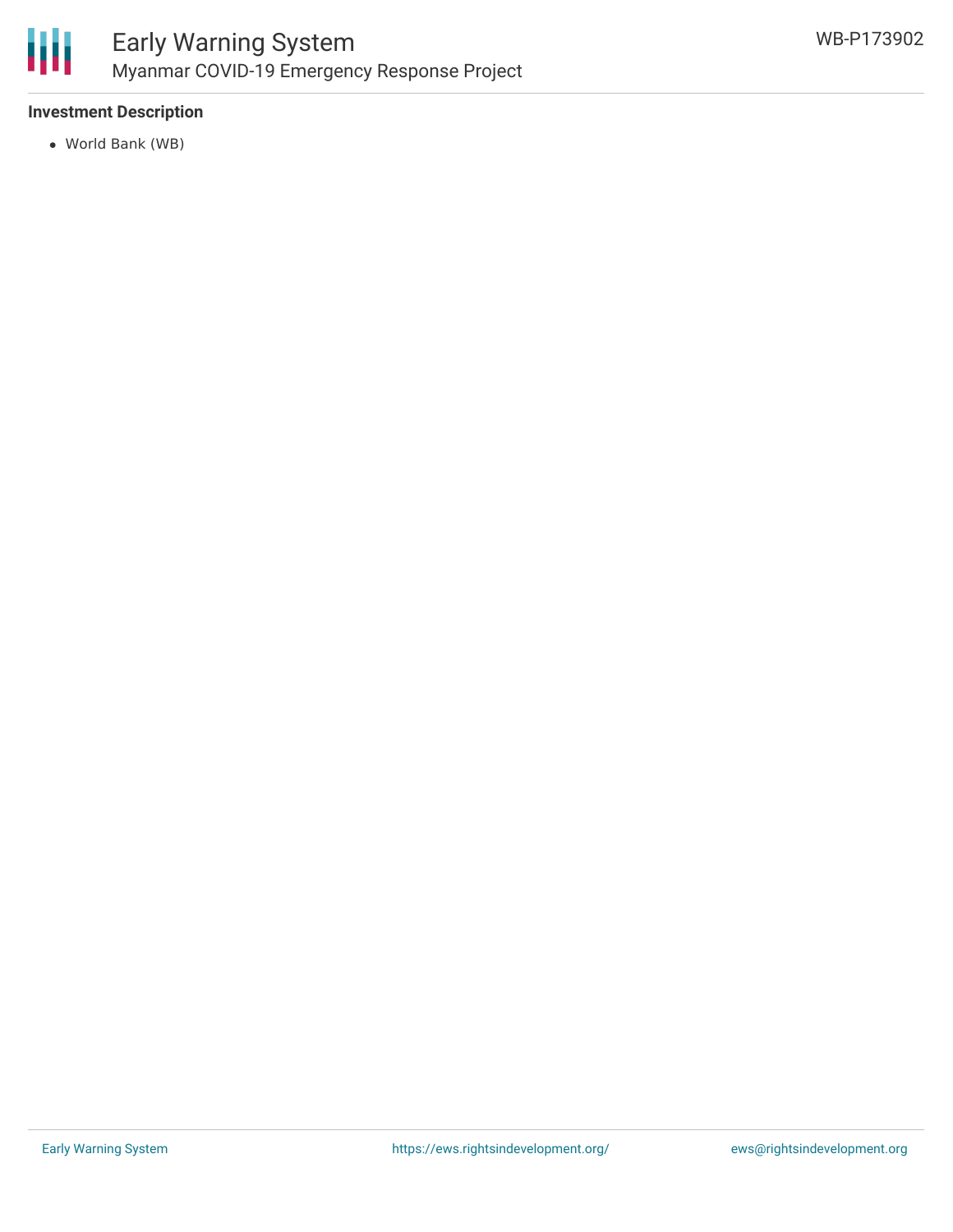

### **Contact Information**

#### **World Bank**

Hnin Hnin Pyne

Program Coordinator, 5778+8369 / 66-2-6868369, [hypne@worldbank.org](mailto:hypne@worldbank.org)

Nang Mo Kham

Senior Health Specialist, 5274+3041 / 95-1-9255030, [nkham@worldbank.org](mailto:nkham@worldbank.org)

#### **Borrower / Client / Recipient**

Ministry of Planning, Finance and Industry Si Si Pyone, Director General, [sisipyone@gmail.com](mailto:sisipyone@gmail.com)

#### **Implementing Agencies**

Ministry of Health and Sports

Kyaw Khaing, Deputy Director General, [kyawkhaing@mohs.gov.mm](mailto:kyawkhaing@mohs.gov.mm)

## ACCOUNTABILITY MECHANISM OF WORLD BANK

The World Bank Inspection Panel is the independent complaint mechanism and fact-finding body for people who believe they are likely to be, or have been, adversely affected by a World Bank-financed project. If you submit a complaint to the Inspection Panel, they may investigate to assess whether the World Bank is following its own policies and procedures for preventing harm to people or the environment. You can contact the Inspection Panel or submit a complaint by emailing ipanel@worldbank.org. You can learn more about the Inspection Panel and how to file a complaint at: https://www.inspectionpanel.org.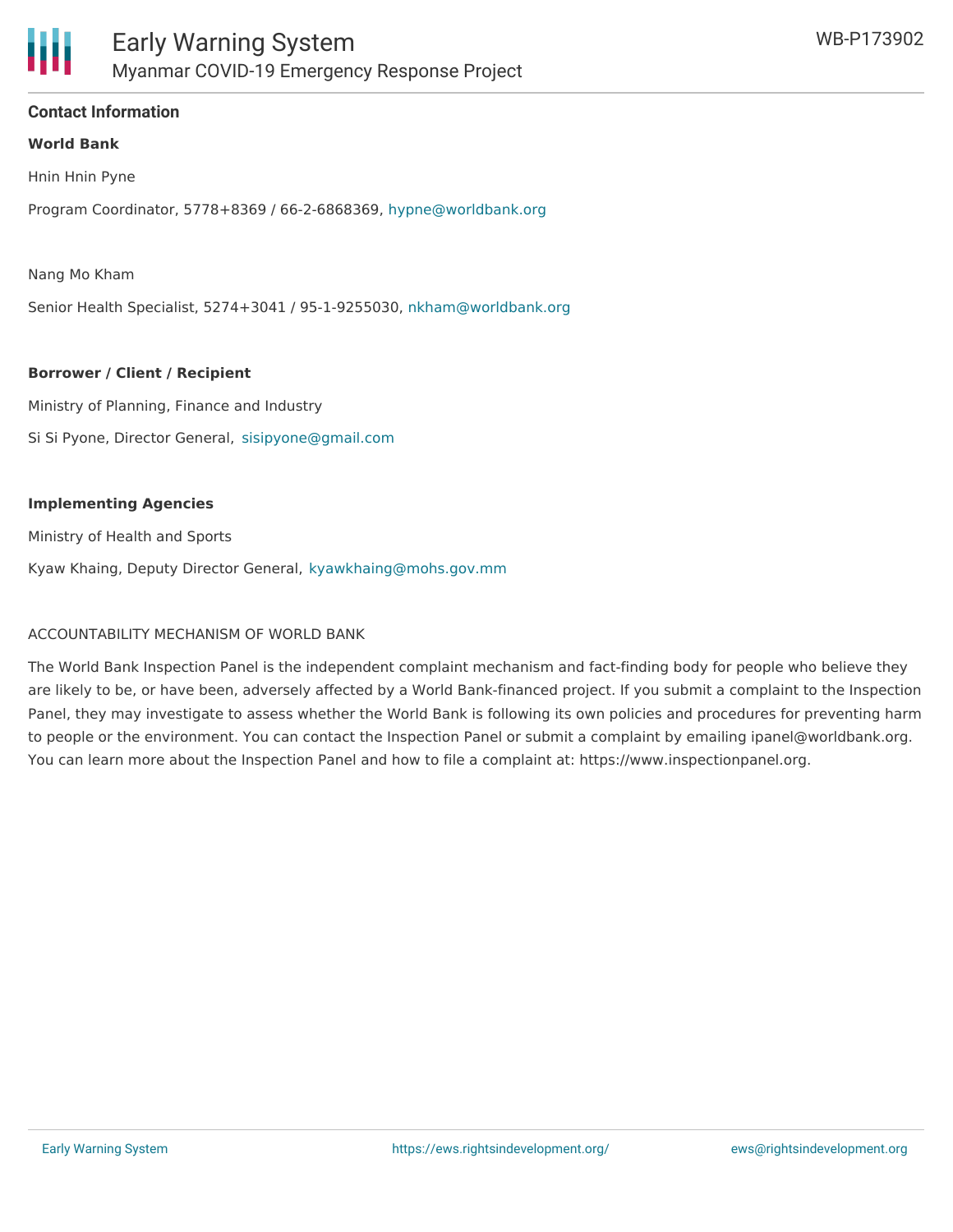

### **Bank Documents**

- Appraisal [Environmental](https://ewsdata.rightsindevelopment.org/files/documents/02/WB-P173902_Lgdqtgz.pdf) and Social Review Summary (ESRS) Myanmar COVID-19 Emergency Response Proje [Original Source]
- [Environmental](https://ewsdata.rightsindevelopment.org/files/documents/02/WB-P173902_YYVSDQ8.pdf) and Social Commitment Plan (ESCP) Myanmar COVID-19 Emergency Response Project P173 [Original Source]
- Project [Information](https://ewsdata.rightsindevelopment.org/files/documents/02/WB-P173902.pdf) Document Myanmar COVID-19 Emergency Response Project P173902 [\[Original](http://documents.worldbank.org/curated/en/178971586428026889/pdf/Project-Information-Document-Myanmar-COVID-19-Emergency-Response-Project-P173902.pdf) Source]
- Stakeholder [Engagement](https://ewsdata.rightsindevelopment.org/files/documents/02/WB-P173902_NCxbmfY.pdf) Plan (SEP) Myanmar COVID-19 Emergency Response Project P173902 [\[Original](http://documents.worldbank.org/curated/en/412241586965653264/pdf/Stakeholder-Engagement-Plan-SEP-Myanmar-COVID-19-Emergency-Response-Project-P173902.pdf) Source]